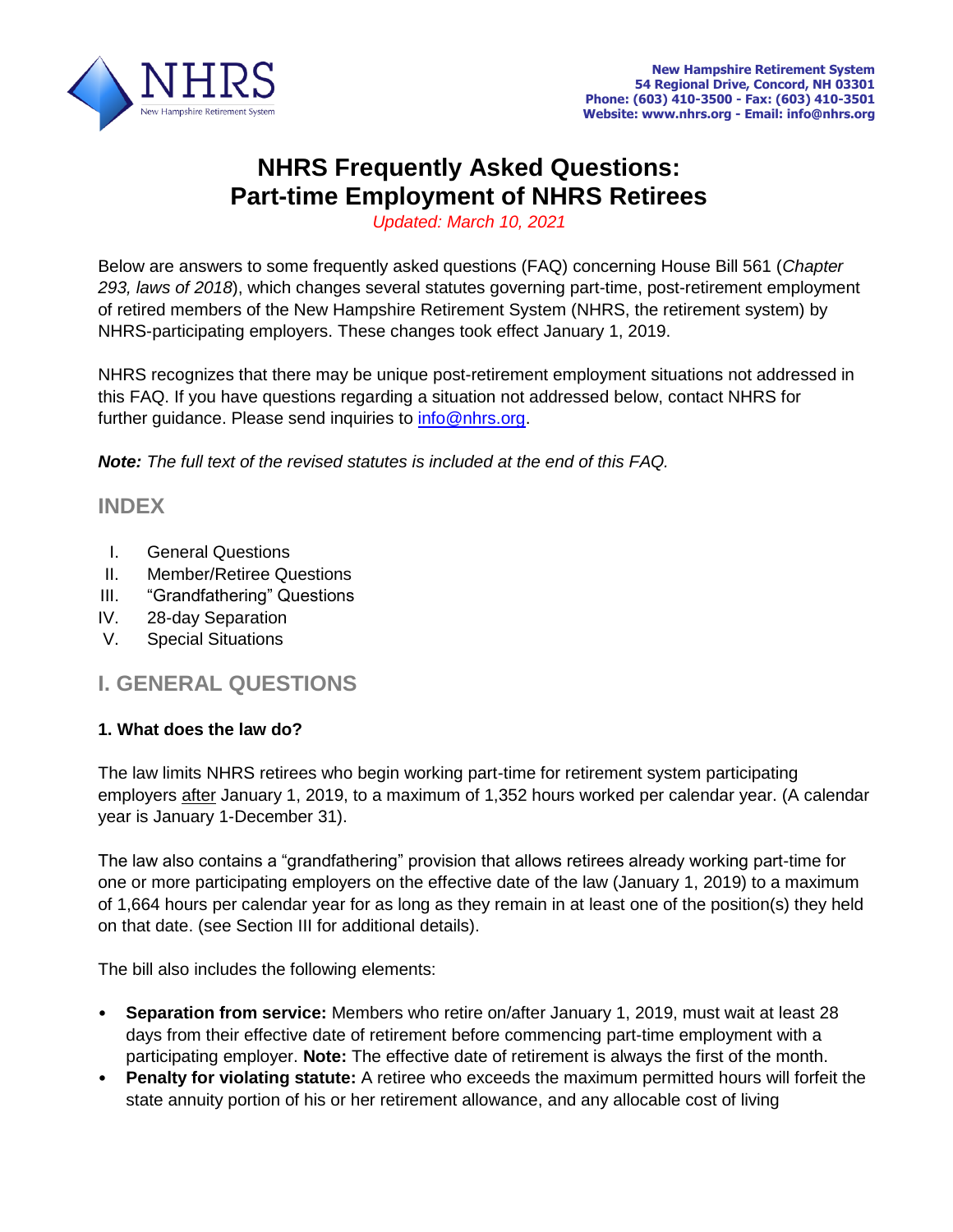adjustments, with the forfeiture commencing as soon as administratively feasible in the next calendar year and continuing for 12 months.

- **Employer reporting:** Employers are required to report on an annual basis, no later than February 15, all hours worked and compensation paid to any NHRS retirees employed in the prior calendar year.
- **Other:** HB 561 also: (1) required employers, no later than February 15, 2019, to provide the names and position titles of any retired members employed on the effective date of the law; (2) clarified that restoration to service under RSA 100:A-7, I. does not apply to beneficiaries of deceased members; (3) updated RSA 100-A:7-a to specify that the annual notice to retirees concerning working after retirement includes a description of the penalty for exceeding the maximum permitted hours; and (4) updated the emergency exception in RSA 100-A:7-b.

#### **2. Whom does the law affect?**

Anyone who retired from an NHRS participating employer, receives a pension benefit from NHRS, and works part-time for an NHRS participating employer – with limited exceptions outlined in statute (see Section I, Question 7 for additional details).

#### **3. What is an "NHRS participating employer"?**

A participating employer is: (a) a public employer in New Hampshire that employs or has previously employed, full-time teachers, police officers, or firefighters, whether or not it has any current full-time workers in these classifications enrolled as active members of the retirement system; (b) an employer that has elected to participate in NHRS for its Group I Employee members, whether or not it has any current full-time employees enrolled as active members of the retirement system; (c) a charter school that has elected for its certified teachers to participate in the retirement system.

A list of active participating employers is available at: [https://www.nhrs.org/about-nhrs/participating](https://www.nhrs.org/about-nhrs/participating-employers)[employers](https://www.nhrs.org/about-nhrs/participating-employers)

#### **4. Does the law affect retirees working for non-NHRS employers?**

No. The law only applies to retirees working part-time for an NHRS participating employer. There is no limit on how many hours an NHRS retiree can work for an employer that does not participate in the retirement system.

#### **5. Does the law apply to someone who is not an NHRS retiree, but is the beneficiary of a deceased retiree?**

No. The part-time definition only applies to actual retirees, not beneficiaries.

## **6. Does the law preclude an NHRS retiree from returning to full-time service for an NHRS employer and being re-enrolled as an active member?**

No. In cases where a retiree is employed in a full-time, permanent position with an NHRS-participating employer for which membership is mandatory, the law (RSA 100-A:7) requires that the retiree's pension payments cease and the retiree is re-enrolled as an active, contributing member. This is called a "restoration to service". In this situation, the retiree is restored to service notwithstanding the fact that he or she may work less than the number of hours permitted for "part-time" employees.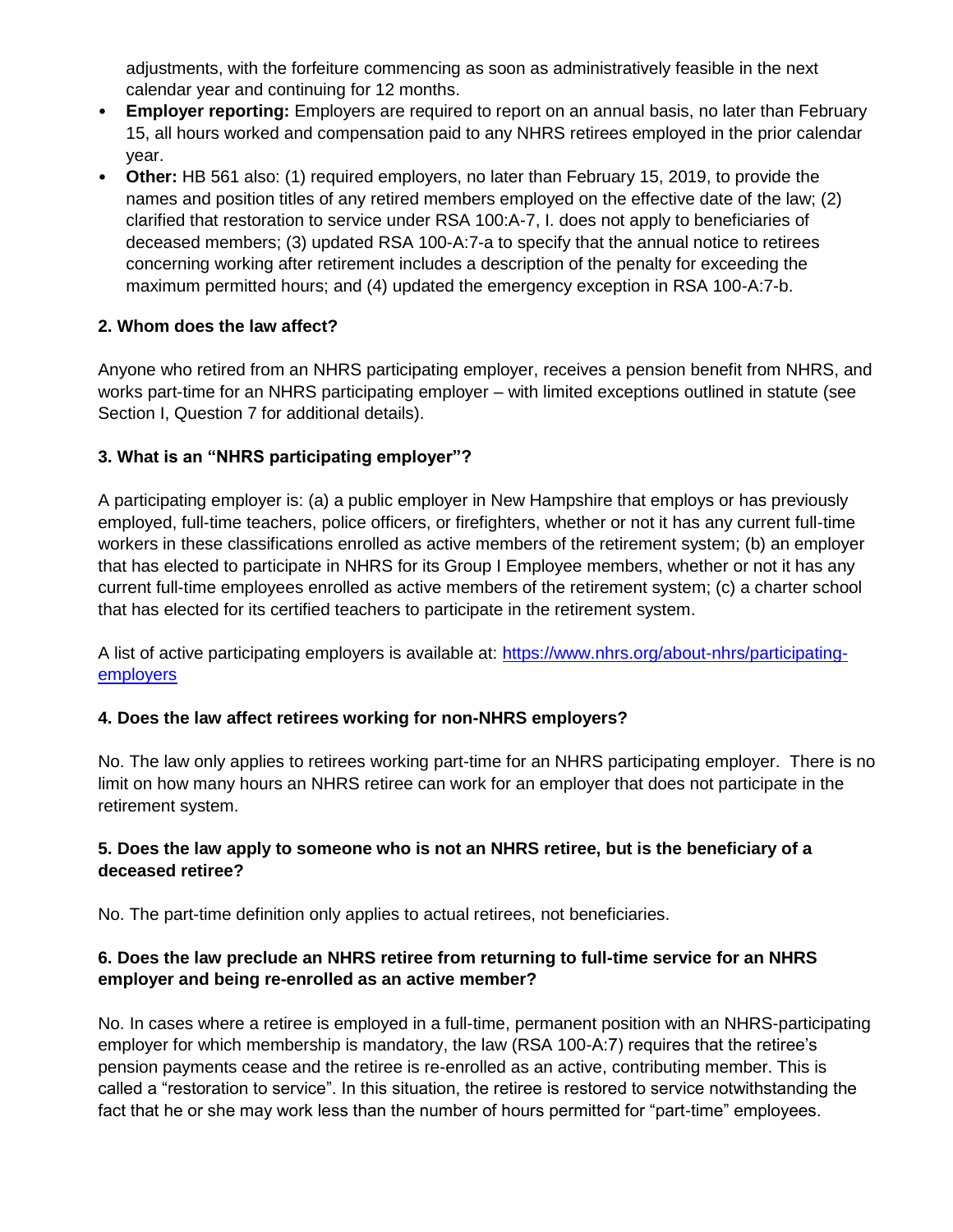For example, if a retiree contracts to work for 35 hours for the entire 36-week school year as a teacher, he or she would work 1,260 hours. Although this is less than the permitted 1,352 hours, the retiree will be restored to service because he or she is not a "part-time" employee but, rather, has contracted to be regularly employed on a full-time basis for the entire school year.

## **7. Are there any exceptions that allow a retiree to work in a full-time capacity and not be subject to the limits on annual hours?**

By statute, per diem bailiffs and court security officers are exempt from the limits on hours worked (although their hours and compensation must still be reported). Most other NHRS retirees should only be working on a part-time basis.

However, while NHRS enrollment is mandatory for nearly all full-time, permanent positions, RSA 100- A includes a small number of specifically defined full-time positions for which membership is optional. In these situations, a retiree can continue to receive his or her retirement benefit, in full, while working full-time. Any such retiree is not subject to restoration to service under RSA 100-A:7 or the annual limit on hours under RSA 100-A:1, XXXIV.

Examples include:

- Employees who work for the Legislature;
- Most elected officials;
- Officials appointed for a fixed term to a Group I Employee position if the position existed prior to July 1, 2011. (Fixed-term positions newly created on or after July 1, 2011, are not exempt.);
- Retirees appointed to unclassified State positions prior to July 1, 2011. (Retirees appointed to unclassified positions on or after July 1, 2011, are not exempt and will be restored to service.);
- Finally, with a vote by a board of selectmen or city council, a chief administrative officer of a municipality (i.e. town manager/town administrator) may be exempted from participation in the retirement system at the time of initial hiring.

For these positions, the retiree may work full-time without being restored to service.

Retirees and employers should contact the retirement system prior to commencing service to determine whether a position requires mandatory enrollment in NHRS.

*Note: With the sole exception of elected officials, hours worked and compensation paid must still be reported for all retirees, including those working in membership-optional positions.*

## **8. If a retiree works in a part-time position for an NHRS participating employer that provides vacation, holiday, sick leave or other paid leave, does the paid leave time count as hours worked? What about someone who is paid to be "on call"?**

No. Only actual hours worked are counted. In "on call" situations, the only hours counted are the actual hours worked. (see Section V, Question 2 for information on "volunteer" hours.)

## **9. Do hours worked for which "Extra or Special Duty Pay" (RSA 100-A:1, XXXII.) is paid to an NHRS retiree by a participating employer count as hours worked under the law?**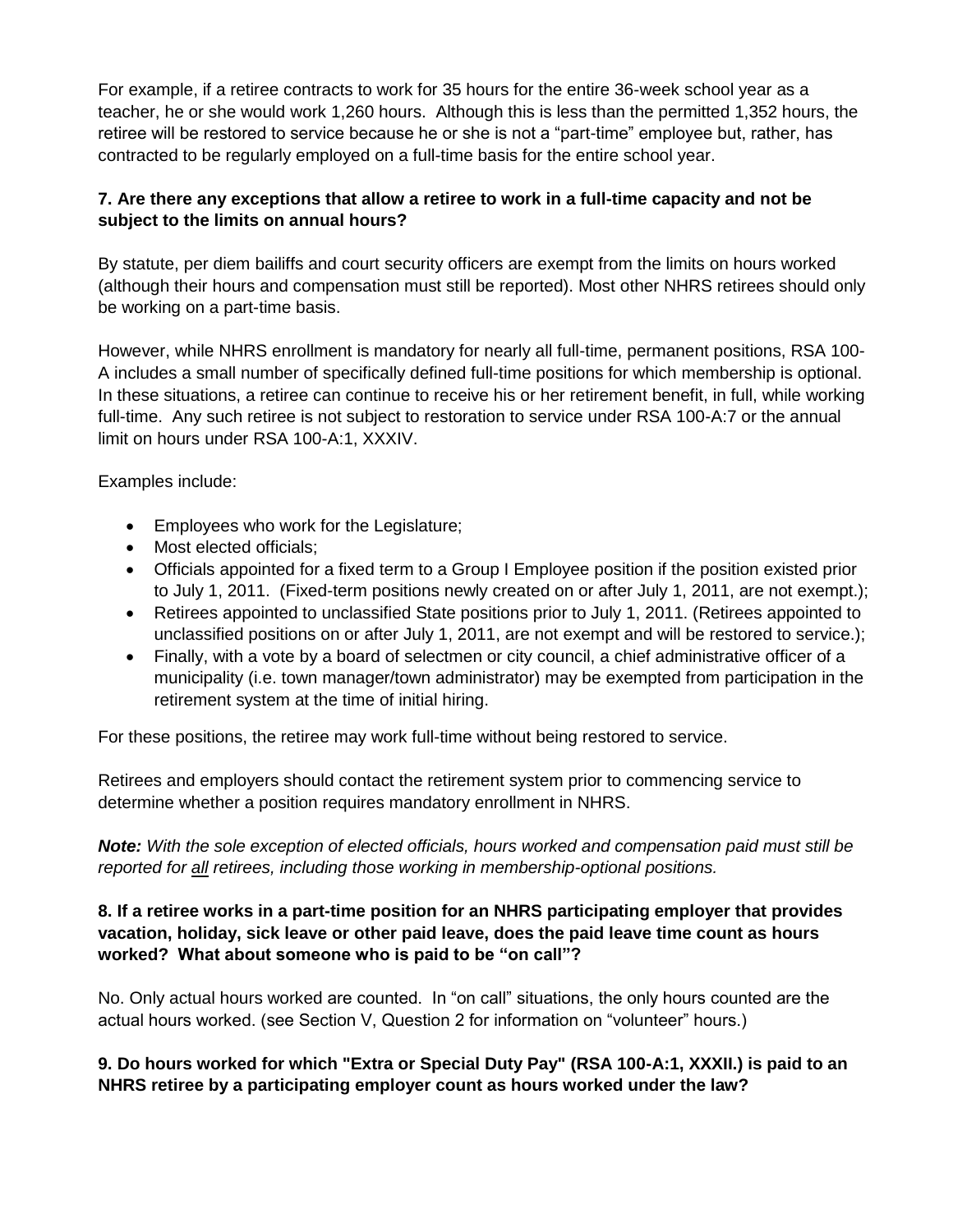Yes.

## **10. How do the annual limits on hours worked apply to a retiree who works part-time for multiple participating employers?**

Hours worked for multiple participating employers are combined when determining if a retiree has worked more than the permitted hours. The hourly limits are per retiree, not per employer.

# **II. MEMBER/RETIREE QUESTIONS**

## **1. What is the penalty for exceeding the maximum allowable hours in a calendar year?**

Under the law, a retiree who exceeds the maximum permitted annual hours – 1,352 or 1,664, depending on whether the retiree was "grandfathered" – will forfeit the state annuity portion of his or her retirement allowance, and any allocable cost of living adjustments. The forfeiture will commence as soon as administratively feasible in the next calendar year and continue for 12 months. On average, the state annuity portion provides about half of a pension benefit, although it can be more or less for specific individuals. For most retirees, this represents a significant financial penalty. It is incumbent upon the retiree to carefully monitor his or her hours worked.

Employers are responsible for maintaining a record of hours worked by NHRS retirees but are not required to notify a retiree if he or she is at or near the maximum permitted hours.

Again, as noted in Section I, above, it is important to remember that retirees will be restored to active service if they are regularly employed in a full-time, permanent position even if their annual hours are below the applicable limit. In this situation, the pension benefit would be terminated for the duration of full-time employment and the retiree would be subject to recoupment of any pension benefits paid during the period of full-time employment.

## **2. How does the law impact NHRS retirees in salaried positions?**

All NHRS retirees working as salaried employees are subject to the annual limits on hours worked. Employers are responsible for maintaining a record of hours worked by NHRS retirees employed on a salaried basis. In the absence of records, NHRS will consider that a retiree worked the same amount of hours as a full-time employee of the employer for every day worked.

## **3. How does the law impact NHRS retirees working on a "per diem" or stipend basis?**

With the exception of per diem court security officers and court bailiffs, who are exempt from the annual limit on hours worked contained in the law, all other NHRS retirees working as per diem employees or paid by stipend are subject to the annual limit on hours worked.

Employers are responsible for maintaining a record of hours worked by all NHRS retirees employed on a per diem, stipend, or other non-hourly basis; this includes per diem court security officers and court bailiffs, whose hours must still be reported.

As noted in the prior question, in the absence of records, NHRS will consider that a retiree worked the same amount of hours as a full-time employee of the employer for every day worked.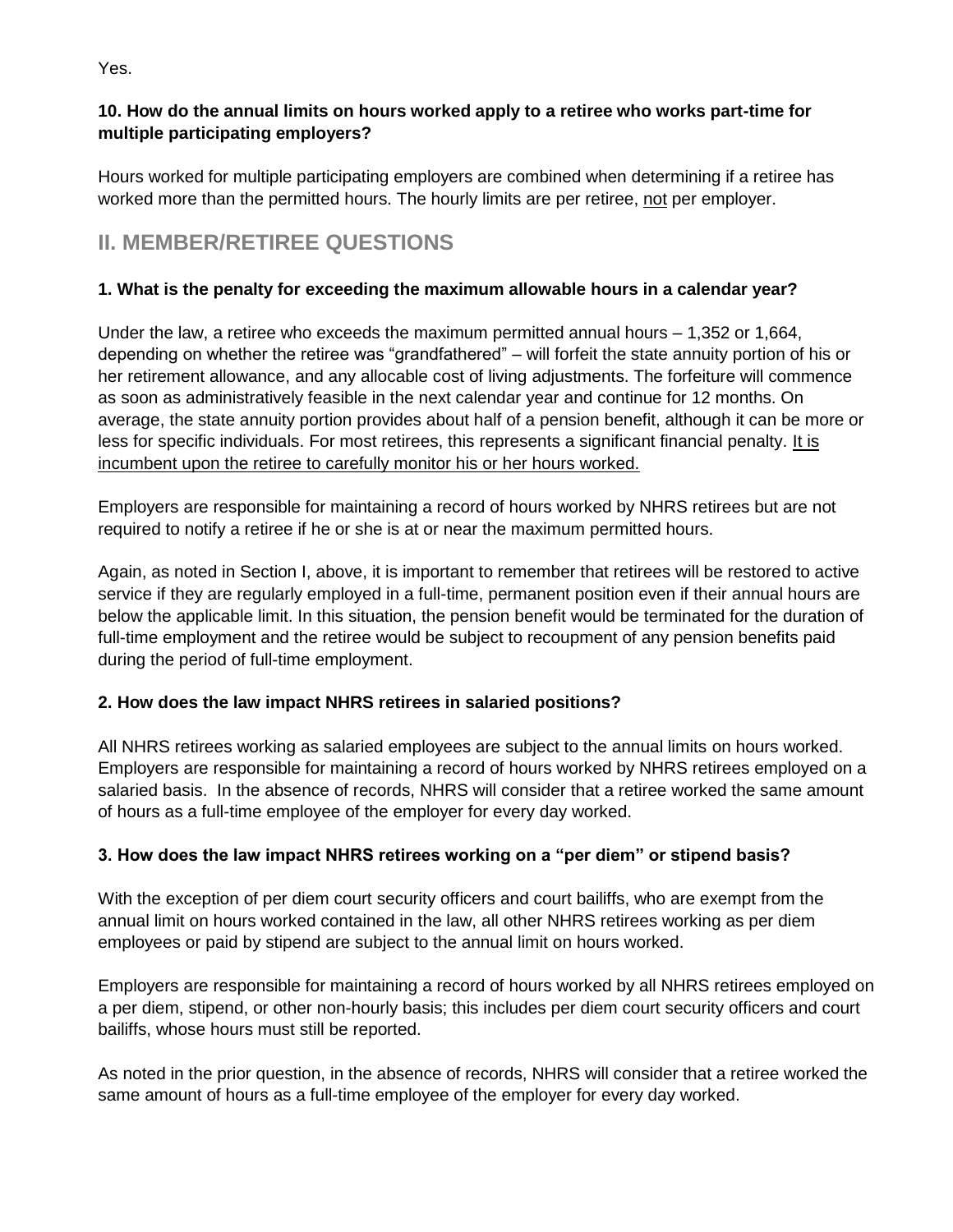#### **4. Does the law apply to a member who terminated full-time employment with a participating employer, but will not file an application to begin collecting a retirement benefit until a later date?**

No. The law applies only to retirees collecting a benefit.

## **5. Can a retiree work full-time hours for a short-term as long as he or she does not exceed the maximum hours allowed in the calendar year?**

Yes. However, in cases where a retiree returns to a full-time, permanent position with an NHRSparticipating employer for which membership is mandatory, RSA 100-A:7 requires that the retiree's pension payments cease and the retiree is re-enrolled as an active, contributing member, even if the full-time position is only anticipated to be a short-term or interim assignment.

## **6. If an NHRS retiree returns to full-time service and becomes an active member, how will his or her future pension calculation be affected?**

A retiree returning to active NHRS membership will have his or her future pension benefit re-calculated under the same formula used to calculate the original retirement benefit. **Note:** "Extra or Special Duty Pay" earned by retired Group II members who return to active service may be subject to Average Final Compensation limits in RSA 100-A:1, XVIII(a).

Retirees returning to active service in a position that is in a different member group than the position they retired from will be re-retired with a split benefit and will be entitled to the benefits provided for the last position held. Retirees considering a return to full-time service are encouraged to contact NHRS prior to accepting such employment to discuss the impact upon certain benefits to which the retiree may be in receipt, such as the Medical Subsidy and the Automatic Spousal Survivor Annuity for Group II retirees.

## **7. Does the law affect disability pension annuitants?**

Yes. RSA 100-A, XXXIV applies to all retirees, regardless of whether they receive benefits for service retirement, vested deferred retirement, early retirement or disability retirement.

In addition, disability retirement benefits may be subject to gainful occupation income offsets regardless of where a retiree works. Disability retirees should contact NHRS before accepting any employment to learn more about gainful occupation offsets.

# **III. 'GRANDFATHERING' QUESTIONS**

## **1. How does the grandfathering provision work?**

Retirees already working part-time for one or more participating employers on the effective date of the law (January 1, 2019) may work a maximum of 1,664 hours per calendar year for as long as they remain in at least one of the position(s) they held on that date.

## **2. What constitutes being "employed on the effective date of this act"?**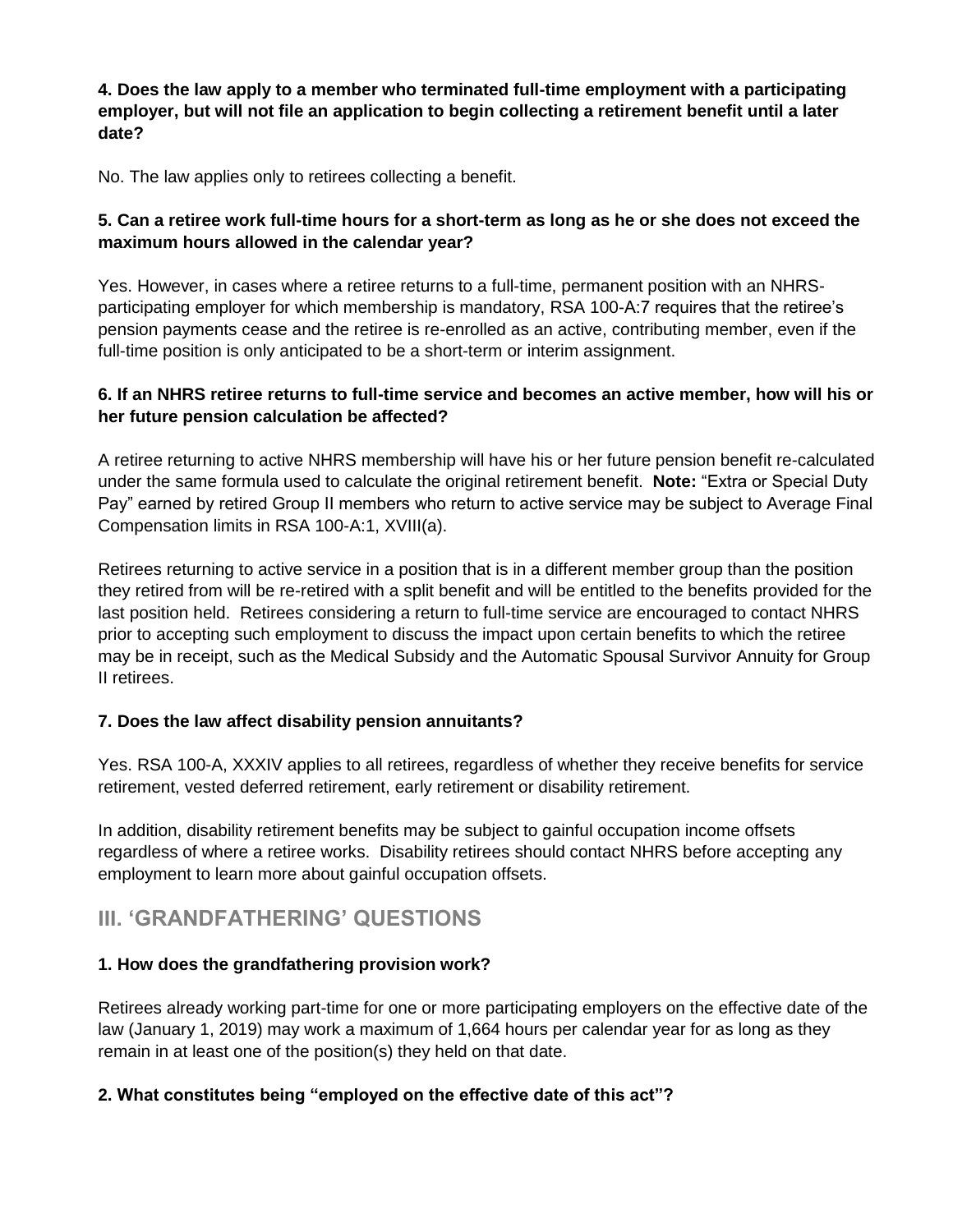To meet the definition of employed on the effective date, a retire would have had to work at least one day for the employer in calendar year 2018 and remain employed on the effective date of the law.

A retiree who terminates his or her position with a participating employer prior to the effective date of the law is not grandfathered.

## **3. Are grandfathered retirees subject to the penalty if they exceed 1,664 hours in a calendar year?**

Yes.

## **4. What happens if a retiree working for a participating employer on the effective date of the law takes a different position with his or her current employer or any other participating employer?**

The "grandfathering" provision only applies to the specific position for the specific employer the retiree was working in when the law took effect, as reported to NHRS by the employer. Upon changing positions, the maximum number of hours the retiree would be allowed to work in the calendar year is 1,352 beginning in the calendar year following the year in which the position changes (See Question 6 below).

Generally speaking, a change in position title, a substantial change in job duties, or a lateral move or promotion will constitute a change in position unless the employer can provide a compelling reason otherwise.

## **5. What happens if the hours in my current position are increased (or decreased)?**

Any retiree employed on the effective date, regardless of how many hours he or she has worked in the past, is allowed to work up to 1,664 hours per calendar year in the specific position the retiree was working in when the law took effect.

## **6. What happens if a grandfathered retiree leaves his or her position during the calendar year and takes a different position?**

A retiree in this situation can work up to 1,664 hours in the calendar year in which the position change occurred, but will be limited to 1,352 hours in all subsequent years.

## **7. What happens if a retiree leaves the position he or she was grandfathered in and later returns to the same position?**

If a retiree is formally terminated or formally resigns from a position held on January 1, 2019, he or she will lose grandfathered status. If the retiree later returns to the same position, grandfathered status is not restored. If a retiree takes a leave of absence due to vacation, sickness, or similar reasons, without a formal termination or resignation, and later returns to the same position, grandfathered status is retained.

## **8. Does the grandfathering provision apply to a retiree who was not working for a participating employer on the effective date of the law?**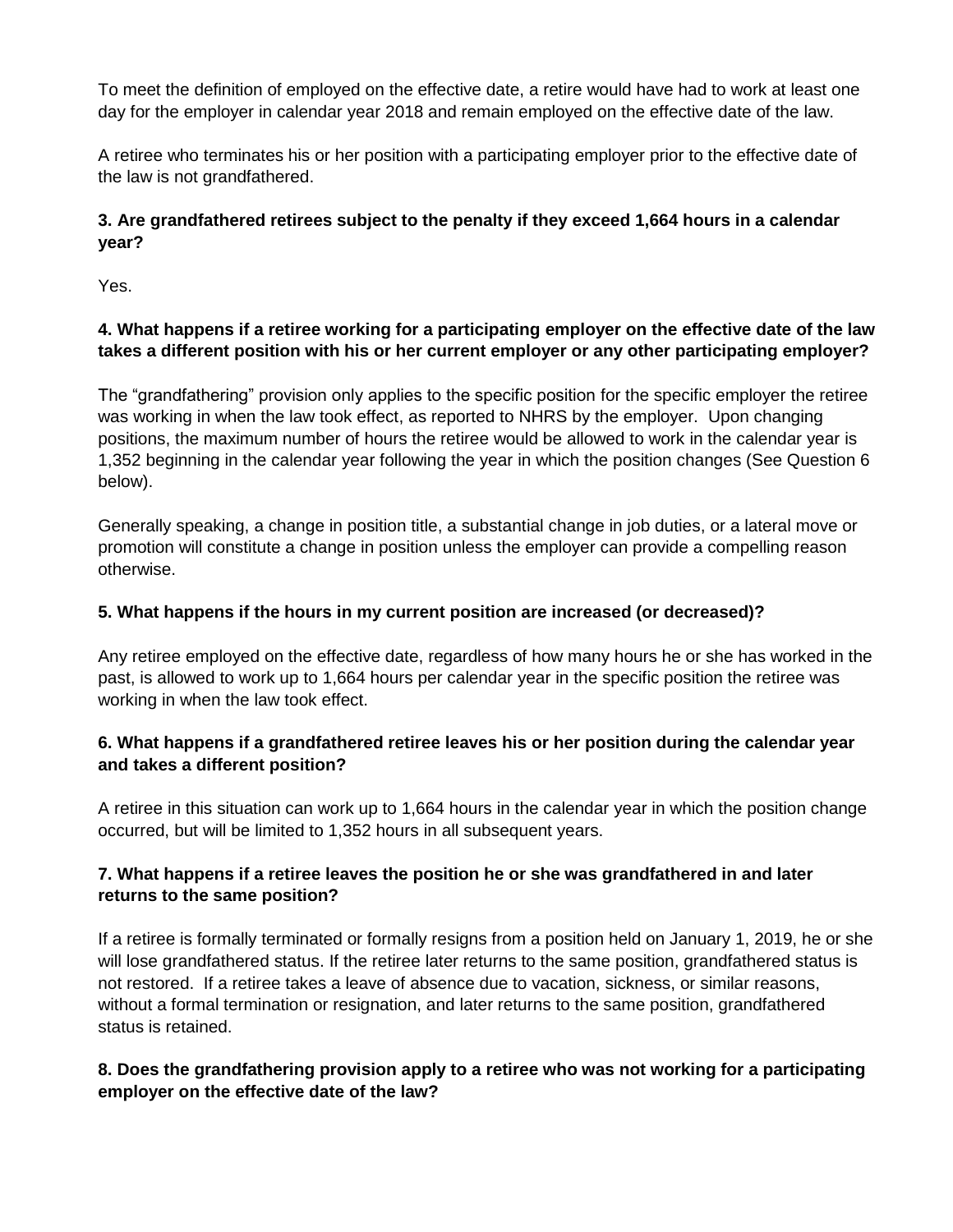No. Simply being retired before the effective date of the law does not grandfather a retiree to work more part-time hours. The retiree must (1) be retired, and (2) be working part-time for a participating employer on or before January 1, 2019.

Because the retirement date is always the first of a month, a member would have to retire no later than December 1, 2018, and obtain part-time employment on or before January 1, 2019, to be grandfathered in a part-time position.

## **9. Can an employer add the names of retirees who did not work for the employer in 2018 to the list of grandfathered employees to pre-emptively grandfather them for future employment?**

No.

# **IV. 28-DAY SEPARATION**

## **1. How does the 28-day separation from service work?**

A new retiree on or after January 1, 2019, cannot work in any part-time capacity, for any NHRS participating employer, until at least 28 days from his or her effective date of retirement, which is always the first of the month.

#### **2. I am an active NHRS member and also work part-time for another participating employer. When I retire, does the 28-day separation apply to my existing part-time position?**

Yes. The separation requirement commences on your effective date of retirement and the law does not provide a separation waiver for an existing part-time position. Please see the relevant section of the law in response to Question 5 below. When you retire from your full-time position, you cannot work in your part-time position for 28 days.

#### **3. I am retiring from a school district at the end of the school year (July 1) and want to work part-time in a summer school program. Does the 28-day separation from service apply to me?**

Yes.

**4. I am retiring from the Community College System of New Hampshire (CCSNH) at the end of the term and plan to work as an adjunct faculty member. Classes for the next term begin within 28 days of my effective date of retirement. Does the 28-day separation from service apply to me?**

Yes. (**Note:** CCSNH participates in the retirement system; the state university system does not.)

#### **5. Does the law contain any exceptions under which I can avoid the 28-day separation and immediately begin working part-time for a participating employer in a position for which membership would be mandatory if the position was full-time?**

No. Here is the relevant section of the law (emphasis added):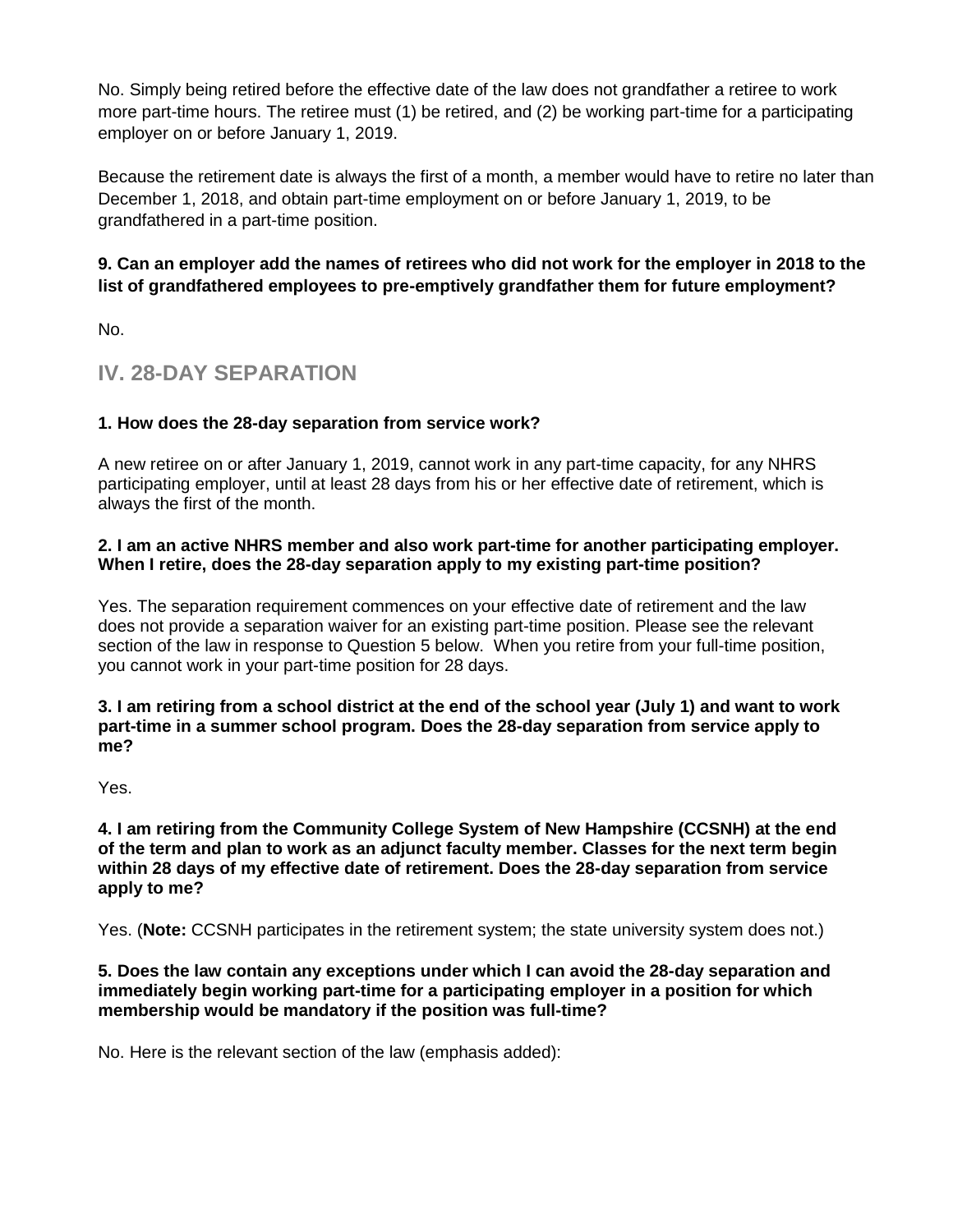*RSA 100-A:1, XXXIV. "Part-time" for purposes of employment of a retired member of the New Hampshire retirement system but excepting per diem court security officers and court bailiffs, means employment by one or more participating employers of the retired member which shall not exceed 1,352 hours in a calendar year, except as provided in RSA 100-A:7-b. Notwithstanding the foregoing, no retired member shall be employed on a part-time basis by any participating employer for a period of 28 days from the member's effective date of retirement.*

#### **6. I am an active NHRS member who has accepted a full-time position for which NHRS membership is optional. Does the 28-day separation from service apply to me?**

No. The law applies to retirees working in a part-time position for which membership would be mandatory if the position was full-time.

#### **7. I am an active NHRS member who is retiring and taking a position with a nonparticipating employer. Does the 28-day separation from service apply to me?**

No. This provision only applies to a retiree who works for an NHRS participating employer.

#### **8. I am an active NHRS member who has accepted another full-time position for which NHRS membership is mandatory. Does the 28-day separation from service apply to me?**

No. The 28-day separation from service requirement only applies to members who are retiring.

# **V. SPECIAL SITUATIONS**

#### **1. If a retiree works part-time for multiple NHRS participating employers, how many hours are he or she allowed to work?**

The annual limits on hours worked are the same whether the retiree works for one or more employers. If a retiree is not working for any participating employer on the effective date of the law, the limit is 1,352 hours combined for any/all employers.

If a retiree is working for one or more participating employers on the effective date, the annual limit is 1,664 under the grandfather provisions of the law. A grandfathered retiree working part-time for multiple employers may work up to 1,664 cumulative hours as long as he or she remains in at least one of the positions he or she held on the effective date of the law.

**Note:** It is incumbent on all retirees to monitor hours worked in the calendar year to avoid incurring a penalty, but this is even more crucial for retirees working for multiple employers.

#### **2. Can a retiree provide unpaid volunteer time to an NHRS employer?**

As was the case prior to HB 561, an NHRS retiree may provide volunteer service to any NHRS employer for which he or she is not employed. Examples: 1. A retiree works part-time for one community and is a volunteer firefighter in another community where he or she is not employed. 2. A retiree works part-time for a school district and is a volunteer at the town library.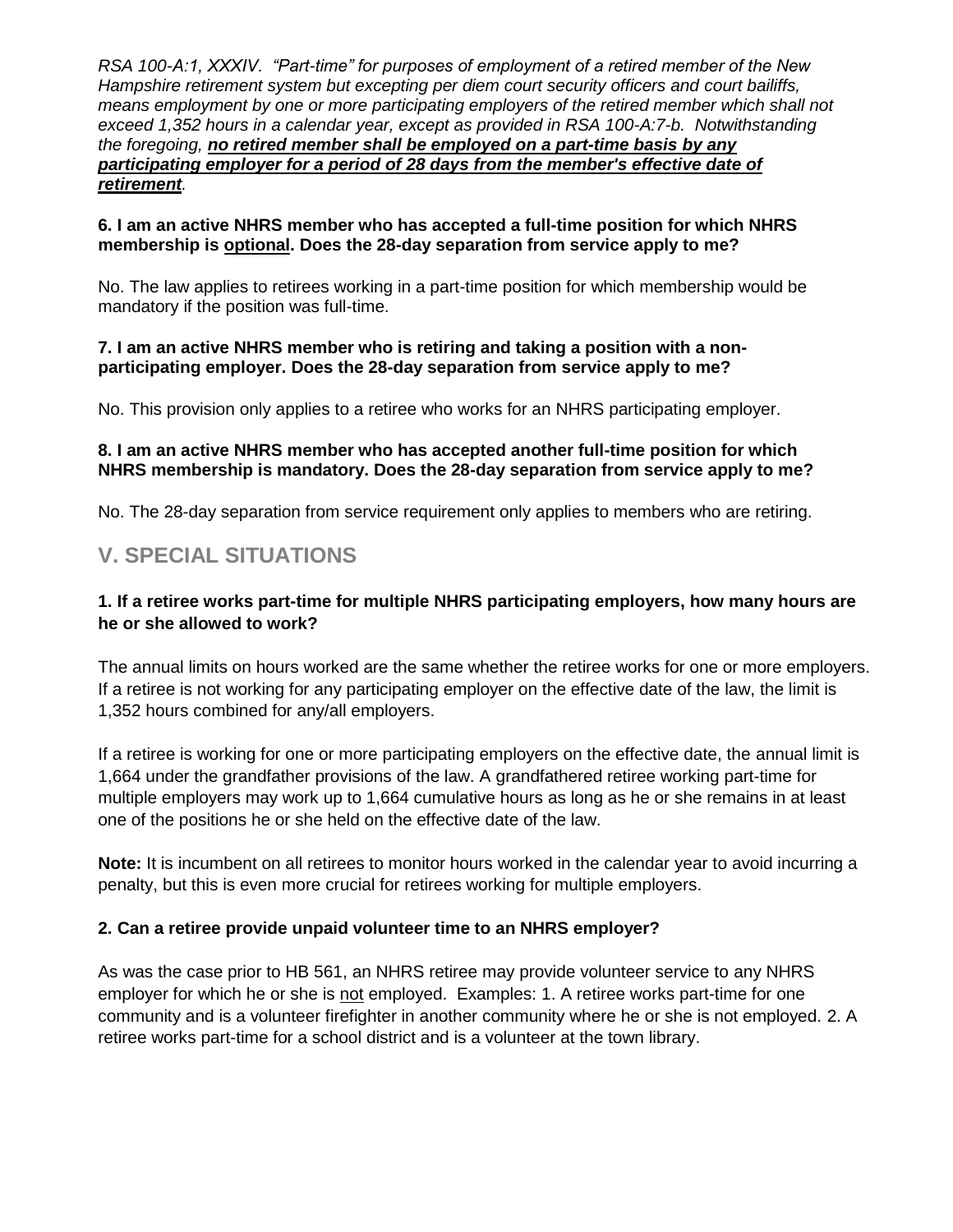However, if a retiree wishes to volunteer with an NHRS employer for which the retiree also works, the volunteer hours could count toward the maximum annual limit. Example: A retiree works part-time for a school district and volunteers additional hours at after-school events or extracurricular activities.

Because volunteering scenarios vary on a case-by-case basis, we encourage retirees and employers to contact the retirement system when these questions arise. While it is generally not an issue in instances where the volunteer scenario is not directly connected to the retiree's employment, we must also be alert to efforts to circumvent the statutory limits on part-time employment of retirees through quid pro quo agreements between an employer and a retiree. Retirees who would like to volunteer for the same employer for which they work part-time are encouraged to contact NHRS at (603) 410-3592.

#### **3. An NHRS retiree works full-time for an employer whose Group I "Employee" members did not participate in NHRS at the time the retiree commenced employment. The employer later enrolled its "Employee" members in NHRS and, at that point, the retiree exercised the option to not participate in the retirement system pursuant to RSA 100-A:22 (Modifications). Is the retiree subject to the part-time provisions?**

No. Employees in this situation are not subject to the statutory definition of part-time for retired members but, per statute, their work hours and compensation must still be reported.

## **4. An NHRS retiree works as the chief municipal officer (i.e. city manager, town administrator, etc.) for an NHRS participating employer and upon hire the governing body (i.e., city council, board of selectmen, etc.) voted to exempt the position from NHRS participation pursuant to RSA 100-A:22 (Modifications). Is the retiree subject to the annual limit on hours worked?**

No. Employees in this situation are not subject to the statutory definition of part-time for retired members but, per statute, their work hours and compensation must still be reported.

## **5. Are retired teachers working in job-share positions affected?**

Any teacher who is equally sharing a full-time position with another teacher is automatically enrolled as an active contributing member per RSA 100-A:4, III-b. The "part-time" statute does not supersede this existing law.

#### **6. If a retiree has a part-time position with an NHRS participating employer and also serves as a part-time elected official, do the hours worked as an elected official count toward the limit on hours?**

No, the hours worked serving in elected positions – typically legislators and local school or select board members – do not count toward the hourly limits in RSA 100-A:1, XXXIV, because these positions are membership-optional under RSA 100-A:3.

## **7. Are retired Group II members appointed to work fixed terms as county sheriff's deputies allowed to "opt-out" of NHRS under RSA 100-A:3, I.?**

No. The opt-out provision only applies to Group I "Employee" positions elected or appointed for a fixed term.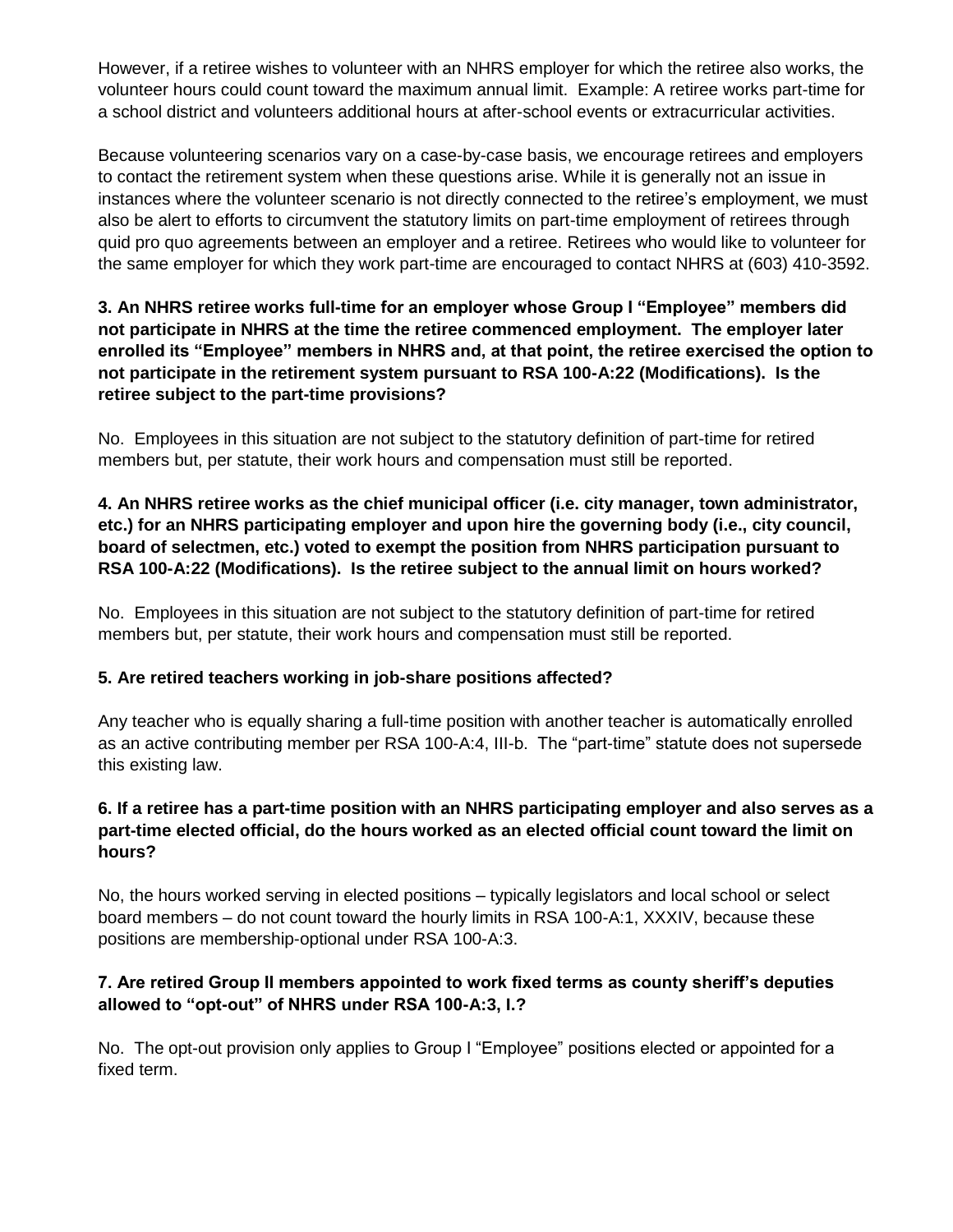#### **8. What is the "emergency exception" on hours worked contained in RSA 100-A:7-b?**

The annual limitations on part-time employment exclude any hours worked during an emergency, which the statute defines as "any event declared by the governor or while working under the direction of the director of the Division of Forests and Lands during woodland fire control."

*The New Hampshire Retirement System (NHRS) is governed by New Hampshire RSA 100-A, rules, regulations, and Federal laws including the Internal Revenue Code. NHRS also implements policies adopted by the Board of Trustees. These laws, rules, regulations, and policies are subject to change. Even though the goal of NHRS is to provide information that is current, correct, and complete, NHRS does not make any representation or warranty as to the current applicability, accuracy, or completeness of any information provided. The information herein*  is intended to provide general information only, and should not be construed as a legal opinion or as legal advice. Members are encouraged *to address specific questions regarding NHRS with an NHRS representative. In the event of any conflict between the information herein and the laws, rules, and regulations which govern NHRS, the laws, rules, and regulations shall prevail.*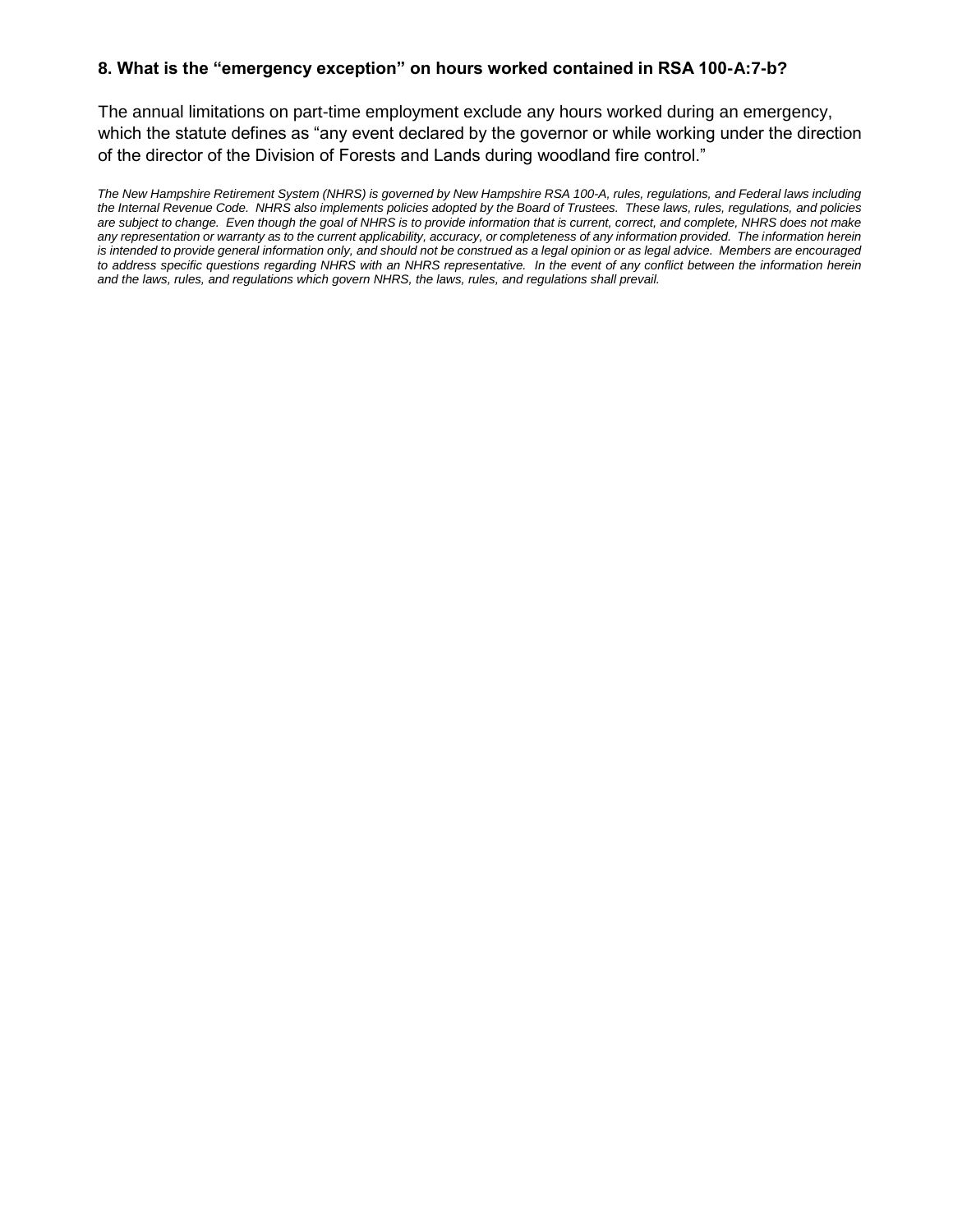# **Sections of RSA 100-A dealing with retirees working after retirement**

*Effective January 1, 2019*

**RSA 100-A:1, XXXIV.** "Part-time" for purposes of employment of a retired member of the New Hampshire retirement system but excepting per diem court security officers and court bailiffs, means employment by one or more participating employers of the retired member which shall not exceed 1,352 hours in a calendar year, except as provided in RSA 100-A:7-b. Notwithstanding the foregoing, no retired member shall be employed on a part-time basis by any participating employer for a period of 28 days from the member's effective date of retirement.

#### **RSA 100-A:7. Working After Retirement; Exceeding Part-Time Hourly Limit.**

I. Any retired member returning to work for a participating employer in a position requiring mandatory membership pursuant to RSA 100-A:3 shall be restored to service and the retiree's retirement allowance shall cease, the retiree shall again become a member of the retirement system, and the retiree shall contribute at the percentage payable pursuant to RSA 100-A:16, I(a). Anything herein to the contrary notwithstanding, any credit for membership service and for any prior service on the basis of which the retired member's creditable service was computed at the time of his or her former retirement shall be restored to full force and effect; upon subsequent retirement, the retiree shall receive a retirement allowance based on his or her combined creditable service and average final compensation.

II. Any retired member who, in any calendar year, works part-time for one or more participating employers and exceeds the maximum permitted hours as provided in RSA 100-A:1, XXXIV, shall forfeit the state annuity portion of his or her retirement allowance, and any allocable cost of living adjustments, with such forfeiture commencing as soon as administratively feasible in the next calendar year and continuing for a period of 12 months.

III. The board of trustees of the retirement system shall adopt rules under RSA 541-A as necessary to administer and enforce the provisions of this section.

**RSA 100-A:7-a Certain Part-Time Employment; Notice Required.** The retirement system shall annually provide written notice to all retired members of the retirement system of the limitations on part-time employment as defined in RSA 100-A:1, XXXIV and the potential effect that exceeding such limitations could have on the retired member's retirement benefits, including restoration to service as required in RSA 100-A:7, I and the forfeiture of the state annuity portion of his or her retirement allowance under RSA 100-A:7, II.

**RSA 100-A:7-b Certain Part-Time Employment; Emergency Exception.** The annual limitations on part-time employment as defined in RSA 100-A:1, XXXIV shall be modified for retired members to exclude any hours worked during an emergency under this section. For purposes of this section, an emergency includes any event declared by the governor or while working under the direction of the director of the division of forests and lands during woodland fire control. Employers shall include hours worked during an emergency as a separate entry in the report required in RSA 100-A:16, VII(a).

**RSA 100-A:16, VII(a)** Every employer shall report to the retirement system annually, on or before February 15, in a format provided by the retirement system, all compensation paid by, and the total hours worked for, the employer by each retired member of the retirement system, including the name of, and the total hours worked, for each retired member of the retirement system, except that an employer shall not include in the report the compensation and hours worked by a retiree for serving